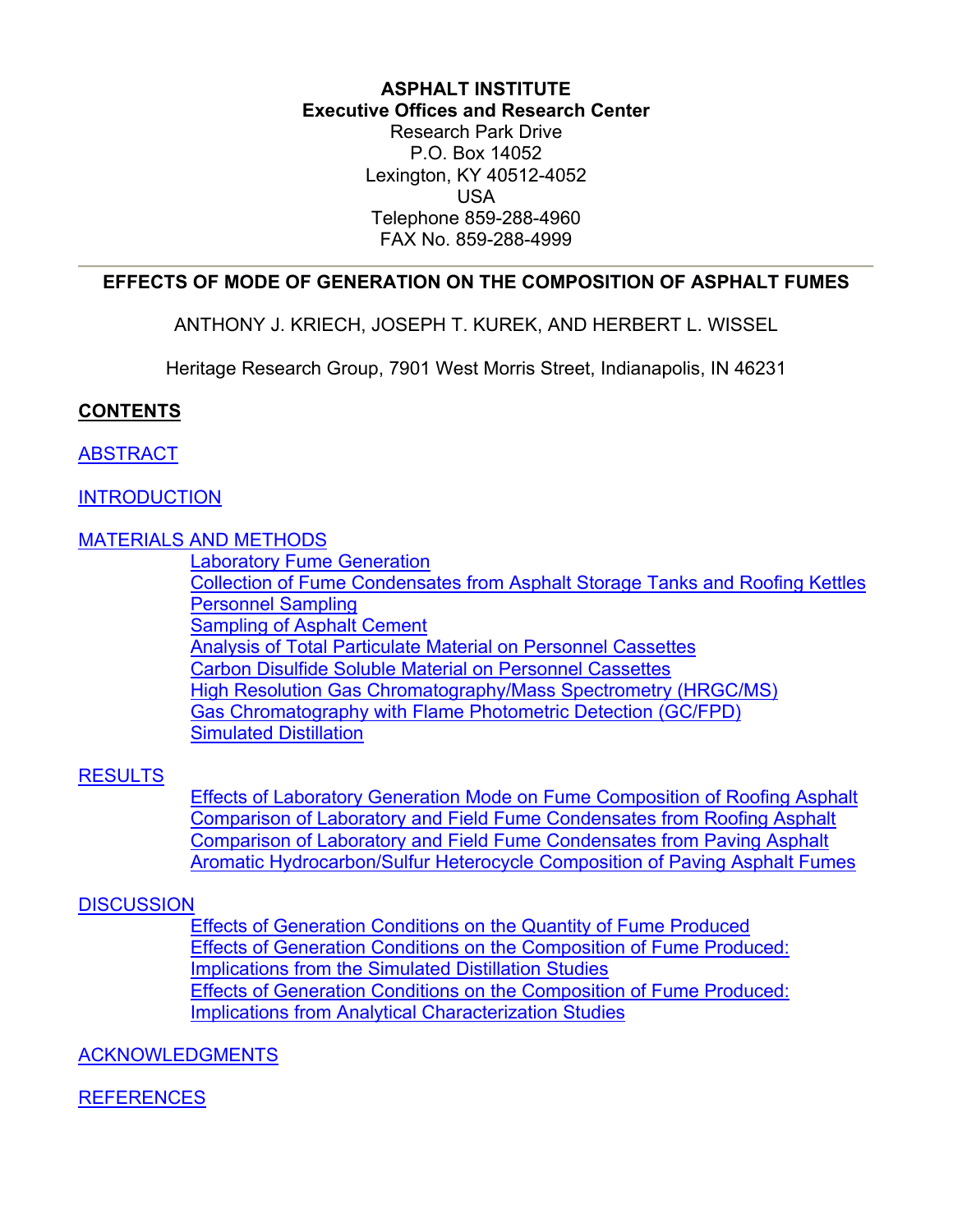### <span id="page-1-0"></span>**Abstract.**

Asphalt is used as the binder (cement) in road paving, and in the manufacture and application of roofing materials. At the elevated temperatures used in these industries, asphalt emits fumes. Concerns about the possible presence of carcinogenic PACs in asphalt fumes prompted the National Institute of Occupational Safety and Health (NIOSH) to sponsor two mouse skinpainting bioassays [1,2] of roofing asphalt fumes generated at 232º and 316ºC using a laboratory apparatus. The studies showed that the whole fume condensates and two of five HPLC subfractions of the higher temperature fume were carcinogenic. The present investigation was designed to determine the extent to which NIOSH's mode of fume generation affected their composition, and hence biological activity. The results show that minor changes in generation mode produce marked differences in fume composition, and that relative to field fumes, the laboratory-generated fumes were significantly enriched in the higher molecular weight PACs which have been associated with carcinogenicity in animal studies.

*Key Words:* Asphalt, Fumes, Polycyclic Aromatic Compounds, Sulfur Heterocycles, Simulated **Distillation** 

**[Contents](#page-0-0)** 

# **INTRODUCTION**

Asphalt is one of the most widely used industrial products. More than 90% of the roads in the U.S. are paved with asphalt, and most buildings are roofed with asphalt-containing materials. Of these two principal uses, which account for 99% of asphalt production, paving operations consume approximately 85% of the total tonnage. Approximately 400,000 workers are employed in asphalt-related industries in the U.S. -- 300,000 of them in the paving industry. When one considers worldwide use of asphalt, the total number of workers in the industry is very large indeed.

Asphalt is a solid to semi-solid material at ambient temperatures. To reduce its viscosity and achieve the required workability, it must either be dissolved in a suitable solvent or emulsified in water, as is done in waterproofing and certain paving operations. Alternatively, it must be heated, as is the case in hot mix asphalt paving and virtually all roofing operations. When asphalt, or asphalt-containing materials are heated, they release fumes. The fumes, for the purpose of this paper, are comprised of aerosol droplets as well as volatile gases which may contain irritants and small amounts of polycyclic aromatic compounds (PACs). Considerable research in recent years has been directed toward better understanding the extent to which exposure to asphalt fumes may pose a risk of adverse health effects in workers.

Two carcinogenicity evaluations conducted in the 1980s by NIOSH [1,2] are among the most comprehensive on asphalt fumes. In the first study, fume condensates generated from a roofing asphalt at temperatures of 232° and 316°C using a laboratory apparatus (see [Figure 1\)](#page-2-0) were tested in the standard mouse skin-painting bioassay, a method widely used for determination of the carcinogenic potential of oils and other petroleum-derived materials. In the second study, only fumes generated at 316ºC were used and the fume condensate was separated by High Performance Liquid Chromatography (HPLC) into a series of five fractions designated A through E. Whole fume and various combinations of the fractions were then tested in the skin-painting assay.

Because of the large quantity of fume condensate required for this work, the primary consideration in the design of the laboratory apparatus and the generation method was the maximization of condensate yield. This was accomplished by employing high temperatures, long generation times (6-10 hrs), rapid stirring, and a high velocity sweep of heated air across the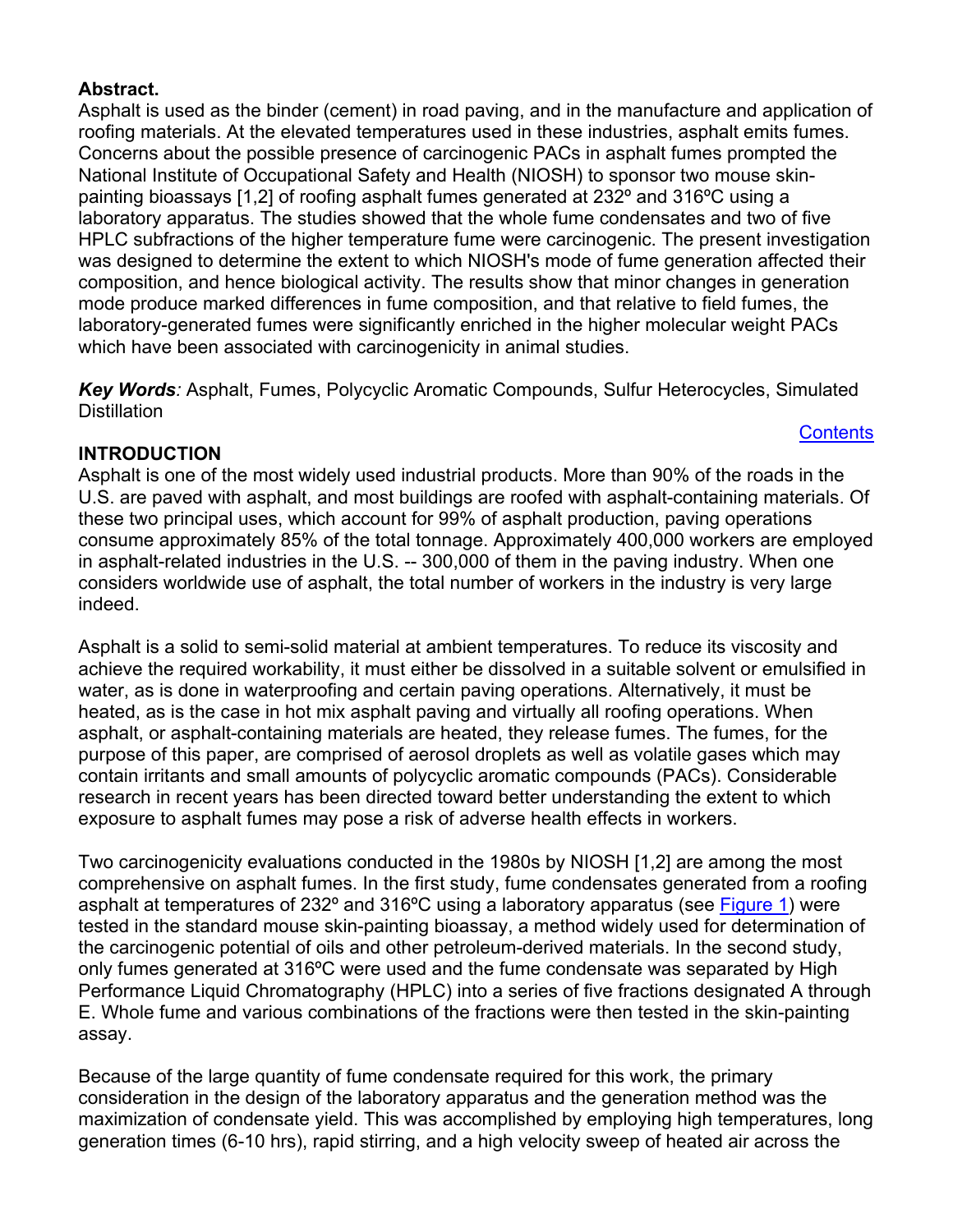<span id="page-2-0"></span>asphalt surface. While the method achieved the desired end -- yielding more than 8 kg of product, the extreme conditions have raised questions about whether the fume condensates studied are representative, chemically and toxicologically, of fumes typically encountered in the asphalt workplace.

In light of recent reports [3,4,5] that mode of generation can have a significant effect on the composition, and therefore toxicology, of asphalt fumes, the present studies were designed to determine the extent to which the NIOSH fumes resemble those to which asphalt workers are exposed. Fume condensates from paving asphalts were collected above asphalt storage tanks [\(Figure 2](#page-3-0)); those from roofing asphalts were collected above roofing kettles. These were compared to the NIOSH fumes and, to the extent possible, to those collected on worker monitoring cassettes.

The results of these studies show that there are significant quantitative and qualitative differences between NIOSH fumes and those typically found in the workplace. Since toxicology is dictated by composition, these differences suggest that any proper evaluation of hazard from exposure to workplace fumes must be conducted using fumes or fume condensates collected in the field or, at the very least, fumes generated in a laboratory apparatus proven effective at mimicking field fume composition.

#### **[Contents](#page-0-0)**

### MATERIALS AND METHODS

### *Laboratory Fume Generation*

Laboratory fume generation was conducted as described by Sivak et al. [2] using the apparatus and conditions depicted in [Figure 1](#page-2-0). Several variations on the basic method were also evaluated: (a) asphalts other than the NIOSH roofing asphalt were fumed; (b) fume generation temperature was varied; (c) the asphalt was not stirred during fuming; and (d) air was pushed rather than pulled across the hot asphalt surface.

### *Collection of Fume Condensates from Asphalt Storage Tanks and Roofing Kettles*

The same pumps and traps from the laboratory study were used to collect fume condensates from paving and roofing asphalts. [Figure 2](#page-3-0) shows schematic representations of the collection equipment. The atmosphere above the heated asphalt was sampled at a rate of 10 L/min.



#### **FIGURE 1 Apparatus for collection for collection of laboratory-generated fumes**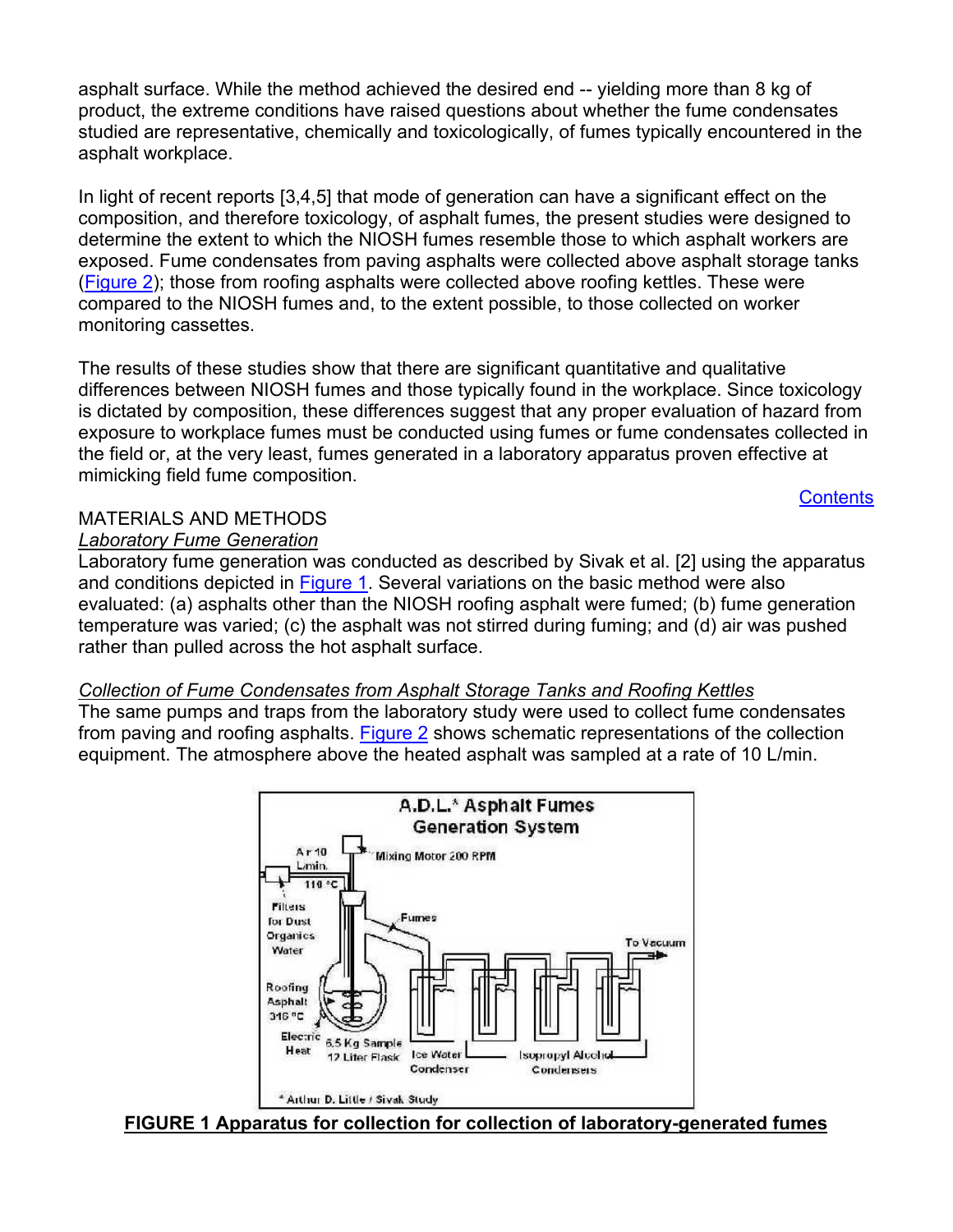<span id="page-3-0"></span>

**FIGURE 2 Apparatus for collection of field fumes**

# *Personnel Sampling*

NIOSH Method 5506 [7] was modified to circumvent anomalies observed in a previous exposure study. A closed face cassette containing a silver membrane backed by a glass fiber filter was used rather than the Teflon support described in the NIOSH method. Both filters were preextracted with benzene to remove any benzene-soluble material not associated with fume collection. At the outlet of the cassettes, an SKC tube containing XAD-2 resin was added to capture volatiles. A checklist was reviewed with workers at each monitoring site to ensure that exposures to cigarette smoke, diesel fuel, and solvent were avoided during fume collection.

# *Sampling of Asphalt Cement*

One hundred kg samples of asphalt cement were taken from storage tanks prior to initiation of cold trap collection of condensates. These samples were later used for laboratory fume generation using the apparatus shown in [Figure 1.](#page-2-0)

# *Analysis of Total Particulate Material on Personnel Cassettes*

NIOSH Method 0500 [8] was used for determination of total particulate.

# **[Contents](#page-0-0)**

# *Carbon Disulfide Soluble Material on Personnel Cassettes*

NIOSH method 5023 [9] was followed, except that carbon disulfide was substituted for benzene as the extraction solvent. Cassettes from each team of four workers at a given site were combined to provide enough material for subsequent analysis. Carbon disulfide-soluble material on the filters and XAD-2 resins were combined to better simulate total organic exposure in the breathing zone air.

# *High Resolution Gas Chromatography/Mass Spectrometry (HRGC/MS)*

Fume condensates were analyzed on a Hewlett-Packard mass spectrometer interfaced with a Hewlett Packard 5790 gas chromatograph. One microliter of sample dissolved in a suitable solvent was injected on a 30 m DB-1 capillary column in splitless mode. The injector and transfer line temperature were 280ºC, the oven was heated at 80ºC for 2 min and programmed to rise to 320ºC at 10ºC/min, and then hold for 20 min. The mass spectrometer was scanned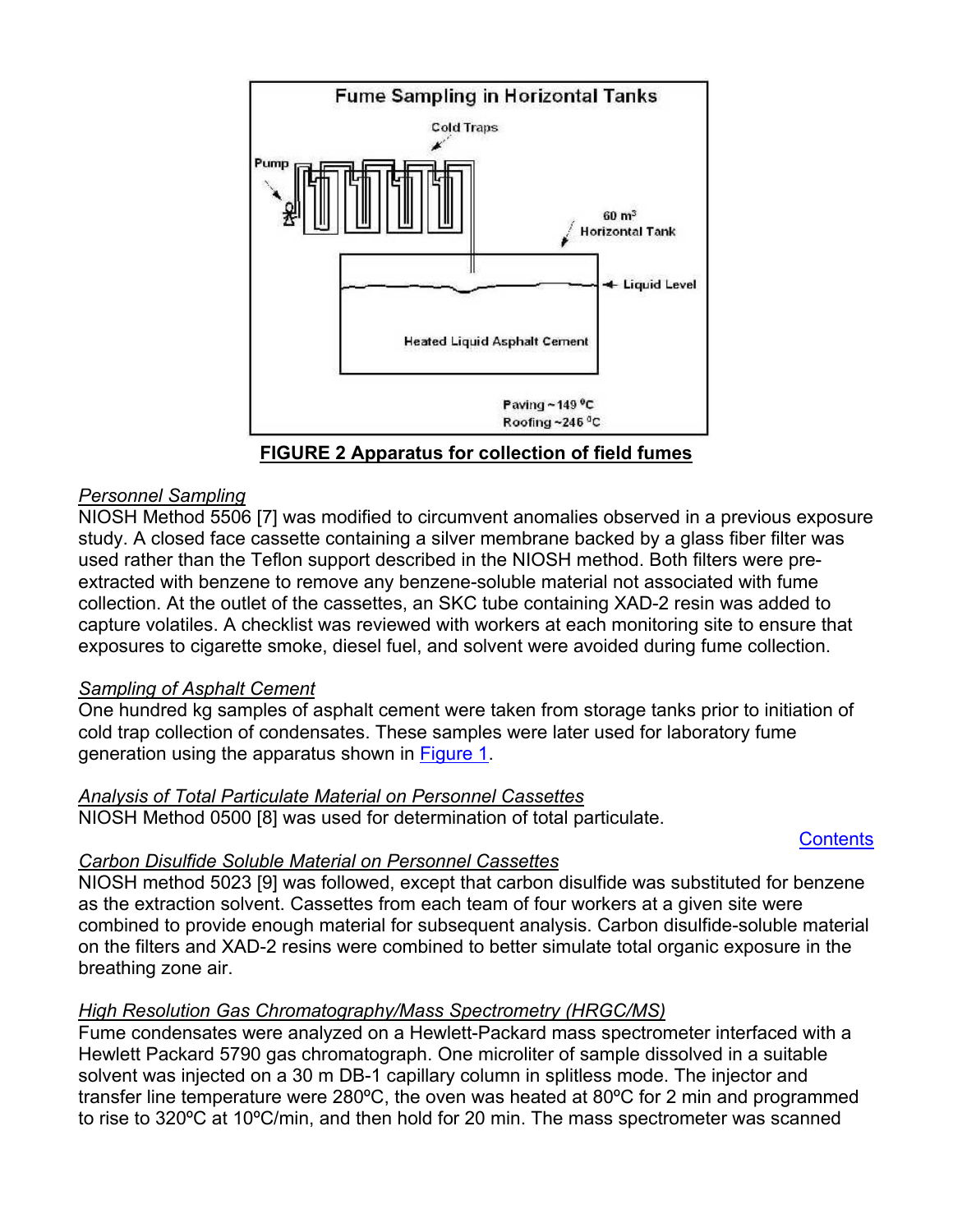<span id="page-4-0"></span>from mass 40 to 800 in approximately one second. One sample was derivatized to form the trimethylsilyl derivative by using a commercially available prepared cocktail.

# *Gas Chromatography with Flame Photometric Detection (GC/FPD)*

Sulfur heterocycles were determined using the following procedure. Samples were dissolved in iso-octane and partitioned between iso-octane and dimethylsulfoxide. The DMSO extract was then diluted with water and back-extracted into iso-octane. The resulting solution was analyzed using a Hewlett-Packard Model 5890 Series II gas chromatograph equipped with a 30 m x 0.54 mm DB-624 GLPC column and a flame photometric detector. External calibration standards contained 1.0, 5.0 and 10 mg/L each of benzothiophene, dibenzothiophene, thianthrene, and naphthobenzothiophene.

Sulfur-containing compounds were arbitrarily divided into two groups: those eluting between the solvent peak and dibenzothiophene (<3-ring) SH(L), and those eluting at or after the retention time of dibenzothiophene (>3-ring) SH(H). Quantification was based on the assumption that all responses were similar to that of dibenzothiophene.

### *Simulated Distillation*

Simulated distillation of the fume condensates was performed using ASTM Method D-2887 [10].

**[Contents](#page-0-0)** 

### **RESULTS**

# *Effects of Laboratory Generation Mode on Fume Composition of Roofing Asphalt*

[Figure 3](#page-4-0) shows a comparison of four preparations of fume condensates generated at 316ºC using the NIOSH apparatus ([Figure 1](#page-2-0)). Two asphalts were studied: that used in the original NIOSH investigation and a similar grade commercial roofing asphalt designated CRA. Three generation methods were evaluated: Method 1 was that reported by Sivak et al [2]. Method 2 was identical to 1 except that air was pushed across the surface of the heated asphalt rather than pulled with a vacuum pump. Method 3 was the same as 2 except that the liquid asphalt was not stirred during fume generation.



**Figure 3. Effect of Generation Mode on Weight, Volatility and Composition of Laboratory Asphalt Fumes.**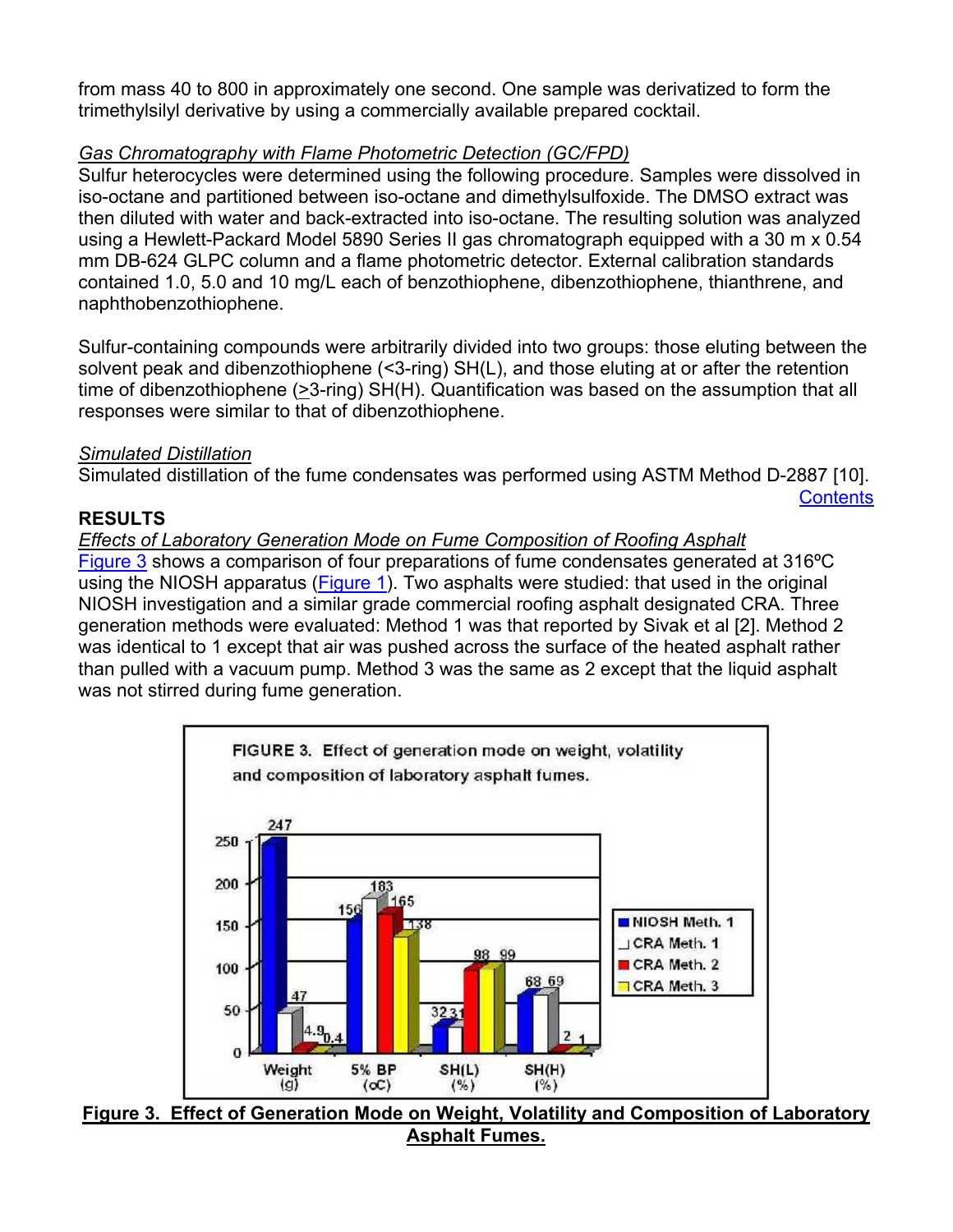<span id="page-5-0"></span> The columns in [Figure 3](#page-4-0) (left to right within groups) represent (a) the total weight of fume condensate produced, (b) the boiling point at which 5% of the condensate distilled, and (c) the concentration of low molecular weight (2-ring) and high molecular weight (3-5-ring) sulfur heterocycles.

The first two sets of columns represent fume condensates collected using the standard NIOSH protocol ( Method 1) as applied to the original NIOSH asphalt and asphalt CRA. The total amount of fume from the NIOSH asphalt was substantially higher than that from CRA, in part owing to the longer generation time used (6-8 hrs rather than 5.5 with CRA). The other three compositional parameters are quite comparable, as might be expected given the same generation method was employed. Comparison of Method 1 fumes for asphalt CRA with those produced by Methods 2 and 3 show some striking differences. First, the amount of fume produced by Method 1, which involved an air pull and rapid stirring, is ten-fold higher than that from 2 and more than 100-fold higher than with Method 3. The ratio of low to high molecular weight sulfur heterocycle contents increased from 30.9/69.1 for Method 1 to 98.2/1.8 and 99/1 for Methods 2 and 3 respectively. Correspondingly, 5% boiling points declined from 183ºC (1) to 165ºC (2) and 138ºC (3). These pronounced changes in weight of fume, composition, and volatility indicate a much lower release into the fume of higher molecular weight compounds using Methods 2 and 3.

*Comparison of Laboratory and Field Fume Condensates from Roofing Asphalt* [Figure 4](#page-5-0) and [Figure 5](#page-6-0) show a comparison of the same parameters examined in the [Figure 3](#page-4-0) data for fumes from two roofing asphalts ("Indiana" and "Ohio") collected at approximately 250ºC (typical roofing kettle temperature) (a) in the laboratory using the NIOSH apparatus, (b) over roofing kettles using the apparatus in [Figure 2,](#page-3-0) and (c) in the workplace on personnel cassettes as described in MATERIALS AND METHODS.

**[Contents](#page-0-0)** 



**Figure 4. Volatility and Composition of "Indiana" Roofing Asphalt Fumes**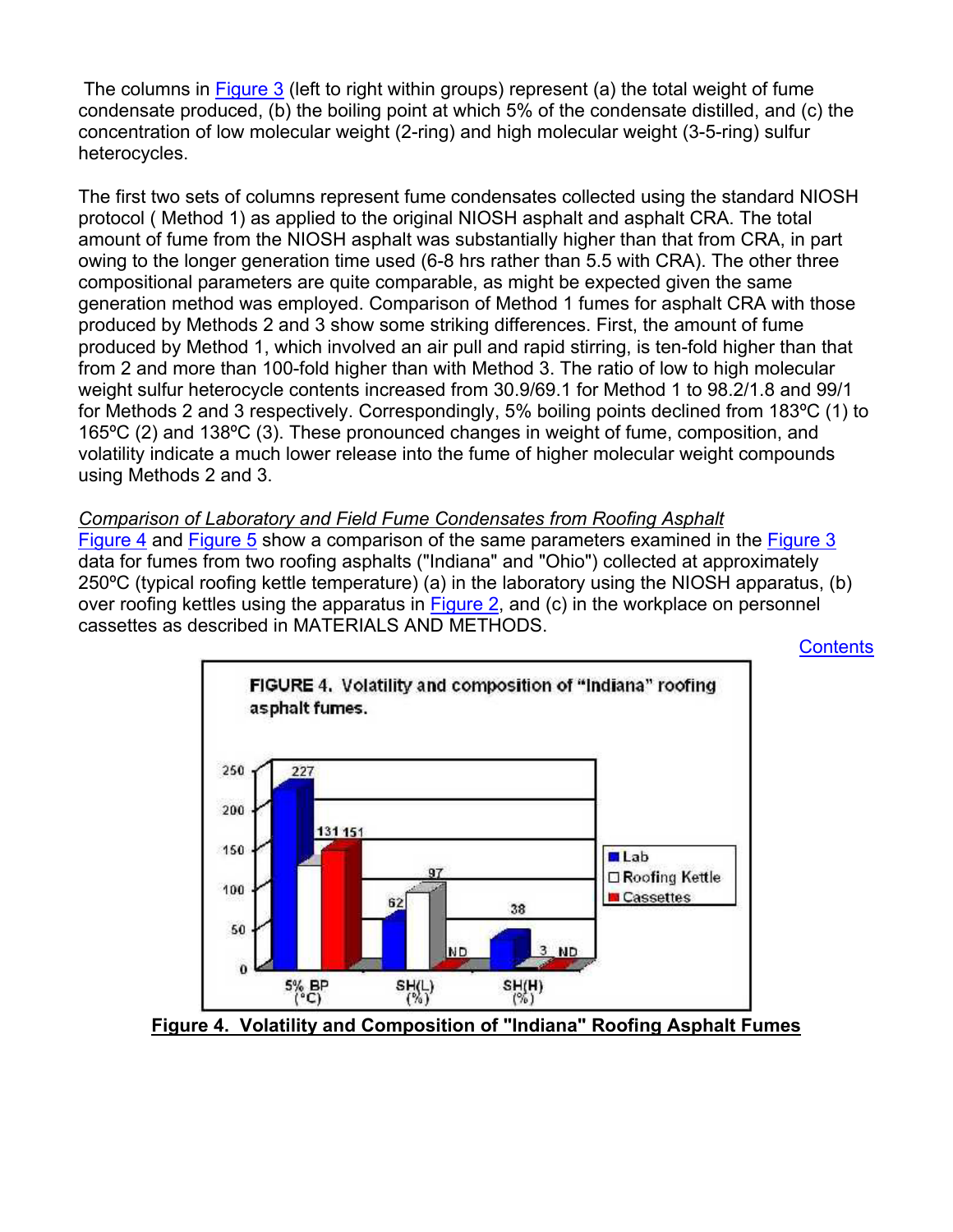<span id="page-6-0"></span>

**Figure 5. Volatility and Composition of "Ohio" Roofing Asphalt Fumes.**

The data comparing laboratory and field condensates show that all three compositional parameters are markedly affected by the method of fume generation. The 5% boiling points of field fumes are about 80ºC lower than those of the corresponding laboratory-generated fumes. The ratios of low to high molecular weight sulfur-heterocycles were 61.7/38.3 (Indiana) and 40.1/59.9 (Ohio) for the laboratory-generated fumes, but 97.4/2.6 and 84.4/15.6 respectively for those collected over roofing kettles.

The fumes collected on personnel cassettes had boiling ranges similar to those of fume condensates collected by cold-trapping over the kettle, but markedly lower (70-80ºC) than those of laboratory fumes. The amount of fume collected on cassettes was too low to permit detection of sulfur heterocycles at the limits of the method used (equivalent to 10 µg/m3 in the workplace air), but the similarity of 5% boiling points between field condensates and the cassette samples suggests that the concentrations of these species are likely to be comparable.

# **[Contents](#page-0-0)**

# *Comparison of Laboratory and Field Fume Condensates from Paving Asphalt*

Paving asphalt fumes were generated at 163ºC (somewhat above normal paving temperature) using the NIOSH apparatus. Their volatility and composition were compared to fumes collected at the same temperature over asphalt storage tanks. [Figure 6](#page-7-0) shows that the 5% boiling point of field fumes is approximately 75ºC lower than that of the lab fumes. The ratios of low to high molecular weight sulfur heterocycles are consistent with the pronounced boiling range difference between the two condensates (32.9/67.1 for laboratory fumes vs. 97.2/2.8 for field fumes).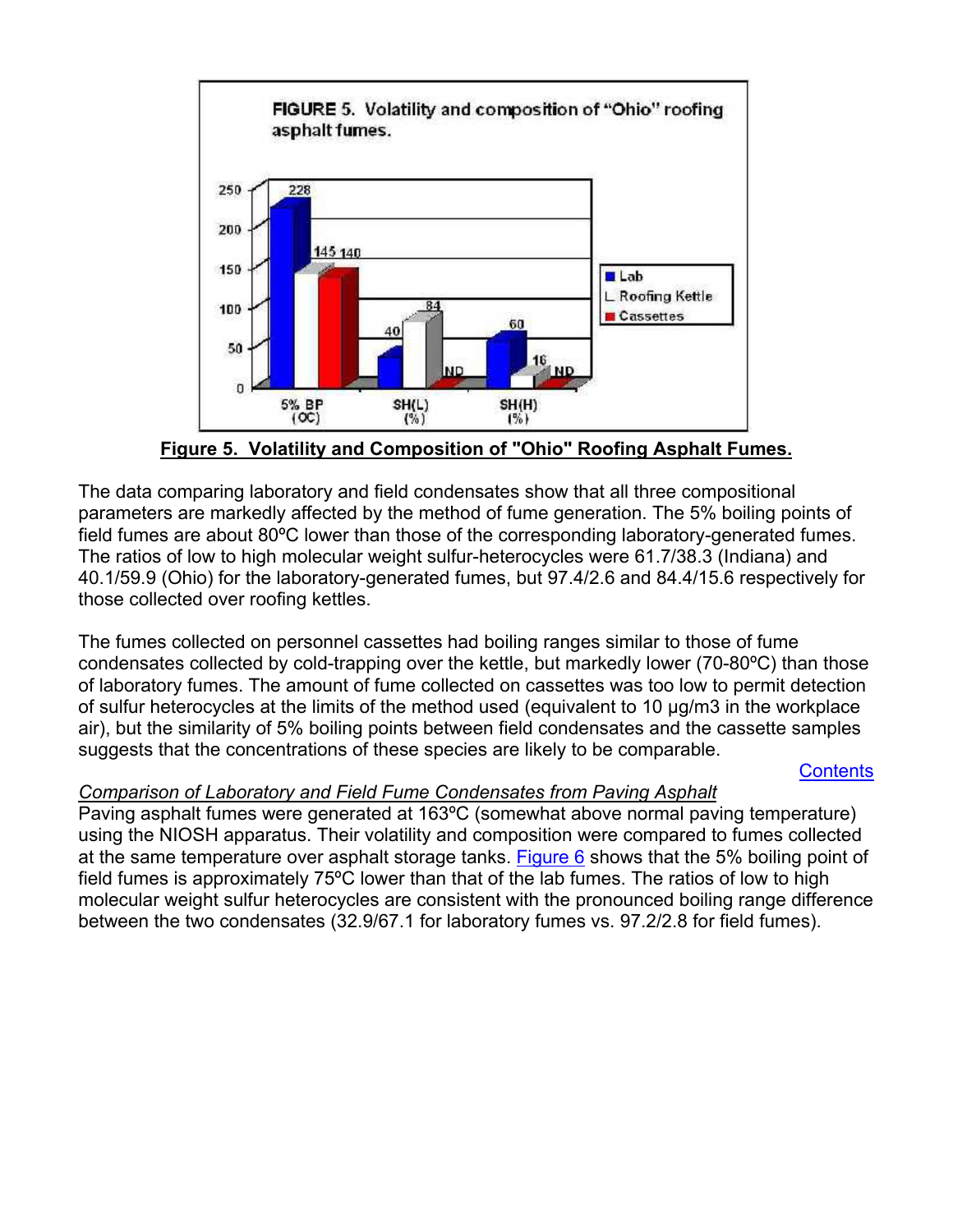<span id="page-7-0"></span>

**Figure 6. Voatility and Composition of Laboratory and Field-Generated Fumes from Asphalt Paving.**

#### *Aromatic Hydrocarbon/Sulfur Heterocycle Composition of Paving Asphalt Fumes* [Figure 7](#page-7-0) and [Figure 8](#page-8-0) show the aromatic hydrocarbon and sulfur heterocycle composition of paving asphalt fumes (lab and field) subdivided by ring number class. Compositions were determined using HRGC/MS.

### **[Contents](#page-0-0)**

[Figure 7](#page-7-0) shows that laboratory-generated paving fumes are quite comparable to those from the NIOSH roofing asphalt in terms of polynuclear aromatic hydrocarbon (PAH) ring-number classes. This includes alkylated and non-alkylated PAHs. Field fumes, however, are quite distinct, showing three- to four-times the alkyl benzene content and a preponderance of two-ring compounds (67%). Three-ring compounds were twenty-five- to thirty-times lower in field fumes, and no four-ring compounds were detected.



**Figure 7. Effect of Fume Generation on Content of PAHs by Ring-Number Class.**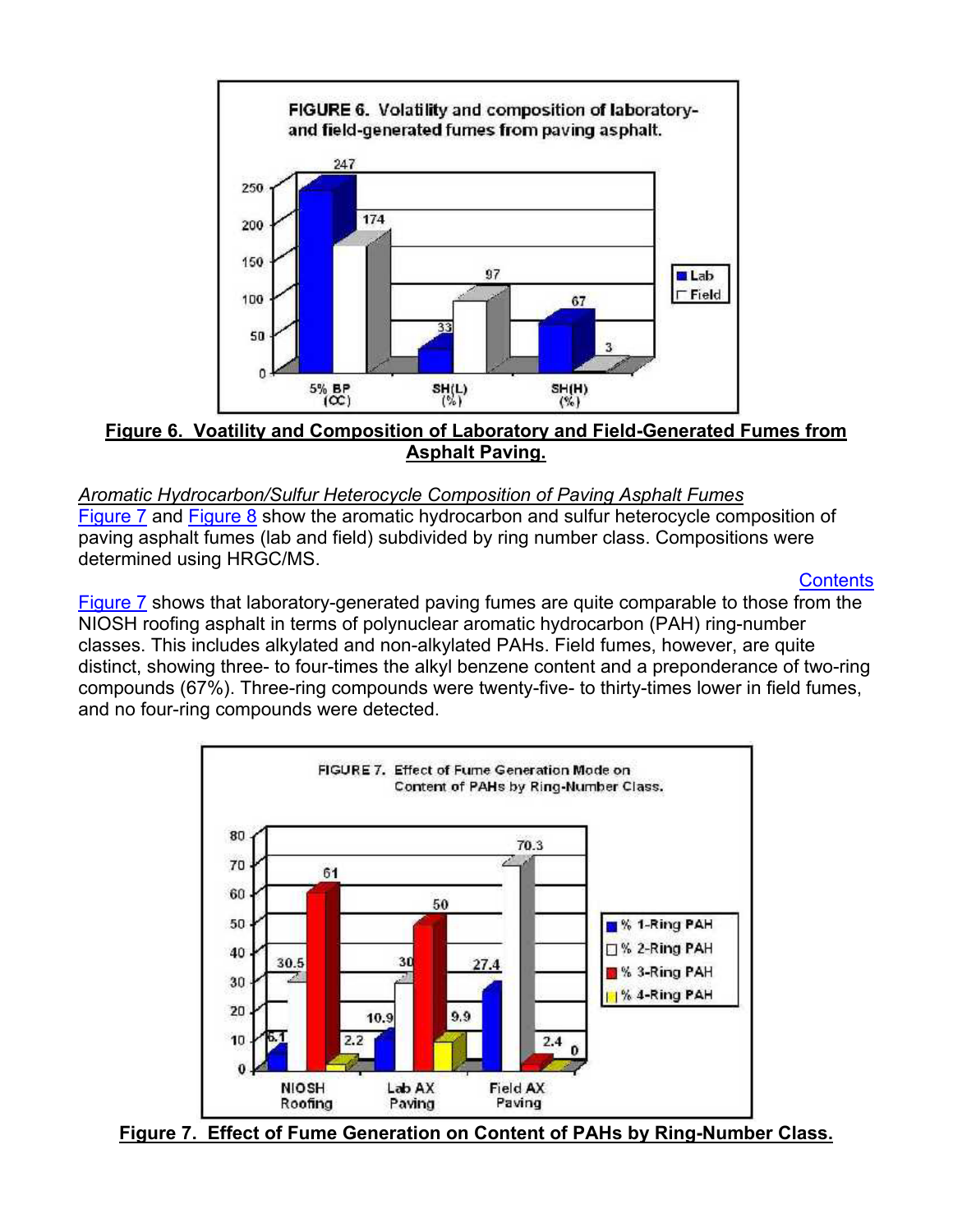<span id="page-8-0"></span>

**Figure 8. Effect of Fume Generation on Mode of Content Sulfur-Heterocycles by Ring-Number Class.**

In terms of sulfur heterocycles ([Figure 8\)](#page-8-0), field fumes contained *only* two ring compounds, whereas lab fumes from paving asphalt contained 33% 3-ring species. No four-ring compounds were detected in either lab or field fumes from the paving asphalt. In the NIOSH fume, 8.8% of the sulfur heterocycles detected were four-ring compounds, 51.8% three-ring, and 39.4% tworing.

# **DISCUSSION**

The purpose of this study was to investigate the relationship between asphalt fume composition and the mode of fume generation. The findings from the study could then be used to help establish the relevance of the NIOSH mouse skin-painting bioassays [1,2] to any assessment of the carcinogenic potential of workplace asphalt fumes.

### **[Contents](#page-0-0)**

# *Effects of Generation Conditions on the Quantity of Fume Produced*

This study showed that relatively minor modifications to the NIOSH laboratory fume-generation protocol had profound effects on the weight of fume produced. Simply changing the airflow through the generation flask by introducing the stream under slight pressure, rather than drawing it through under vacuum (push vs. pull) resulted in a ten-fold reduction in the amount of fume produced. This effect presumably resulted from a higher probability that newly vaporized components would leave the liquid surface and be swept into the air stream rather than reenter the liquid under the reduced-pressure (pull) conditions.

When an air push was combined with a cessation of the 200 rpm stirring used in the NIOSH protocol, fume yield dropped by a factor of 100. The pronounced reduction in fume mass in the absence of stirring is probably best explained by the reduced formation of droplets at the edge of the agitated stirring apparatus. The energy imparted at the liquid vapor interface promoted formation of aerosols. In the absence of stirring, fume was primarily produced by release of volatiles from the liquid surface.

In field asphalt operations, whether roofing or paving, the dynamics of fume generation are substantially different from those seen in the NIOSH laboratory method. The asphalt cement is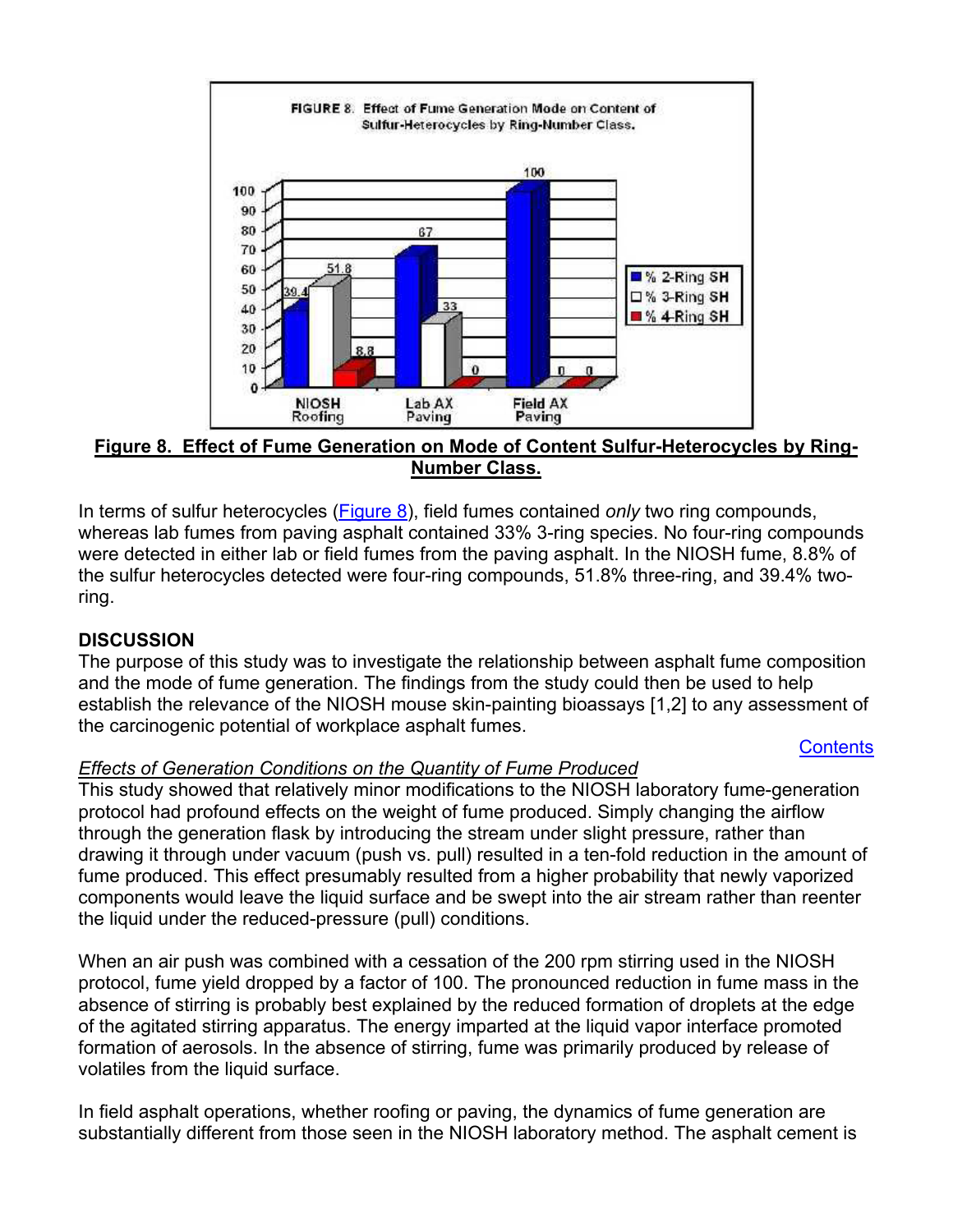not subjected to continuous agitation or to a significant reduction in air pressure over the liquid surface -- circumstances which increase the amount of fume and its content of high molecular weight (i.e. low vapor pressure) PAC.

Time at temperature is also markedly different in the two situations. In the laboratory, the asphalt is maintained at the predetermined temperature throughout fuming; in the field, it begins cooling as soon as it is applied to the roof or road surface, and it cools to the point of solidification within minutes of application.

### *Effects of Generation Conditions on the Composition of Fume Produced: Implications from the Simulated Distillation Studies*

In these studies complete distillation curves were obtained, but for convenience, 5% boiling point has been used to characterize asphalt fumes from various sources. As discussed above, the reductions in condensate yield seen for Methods 2 and 3 relative to Method 1 are consistent with the lower likelihood that high molecular weight (lower vapor pressure) compounds will enter the fume in the modified procedures.

Similarly, the 30 to 40% reduction in 5% boiling points of field fumes relative to those produced at the same temperature using the NIOSH apparatus, and their similarity to the values obtained using Method 3, indicate that the original NIOSH protocol produced fume condensates with a significant over-representation of high molecular weight compounds. The implications of this finding for fume carcinogenicity are discussed below.

### **[Contents](#page-0-0)**

The similarity in 5% boiling points of fumes collected on personnel monitoring cassettes to those collected over roofing kettles and storage tanks suggests that the latter condensates, obtainable in relatively large quantities, might be good surrogates for field fumes in future studies.

### *Effects of Generation Conditions on the Composition of Fume Produced: Implications from Analytical Characterization Studies*

Two classes of aromatic compounds were assayed in the characterization of fume condensates: aromatic hydrocarbons and sulfur-heterocycles. The latter class was further subdivided into low (< 3-ring) and high (> 3-ring) molecular weight groups. Detailed analytical characterization by HR GC/MS of fumes from paving asphalt was also carried out.

The rationale for selection of sulfur heterocycles as one of the endpoints was the speculation by NIOSH that the carcinogenicity seen in their skin-painting assays may have been mediated in large part by these compounds. The subdivision into low and high molecular weight groups reflects the knowledge [11] that one- and two-ring sulfur heterocycles are not carcinogenic, while some three-, and especially four- and five-ring species are known to be active in the mouse skin-painting bioassay. Similar considerations apply to the analysis of the GC/MS data on distribution of aromatic hydrocarbons and sulfur heterocycles by ring-number.

Taken as a whole, the analytical data confirm the conclusions drawn from the gravimetric and boiling range assays: (a) the original NIOSH fume condensates have significant levels of high molecular weight aromatic hydrocarbons (PAH) and sulfur heterocycles (PASH); (b) modification of the NIOSH procedure, as in Methods 2 and 3, dramatically reduces the content of these species; (c) the ratio of low to high molecular weight aromatics in field fumes is much higher than in NIOSH laboratory fumes; and (d) the concentrations of four-ring compounds, which are the lower end of the molecular weight range for likely carcinogens in the NIOSH studies, are extremely low in field fumes from roofing asphalt and undetectable in paving fumes.